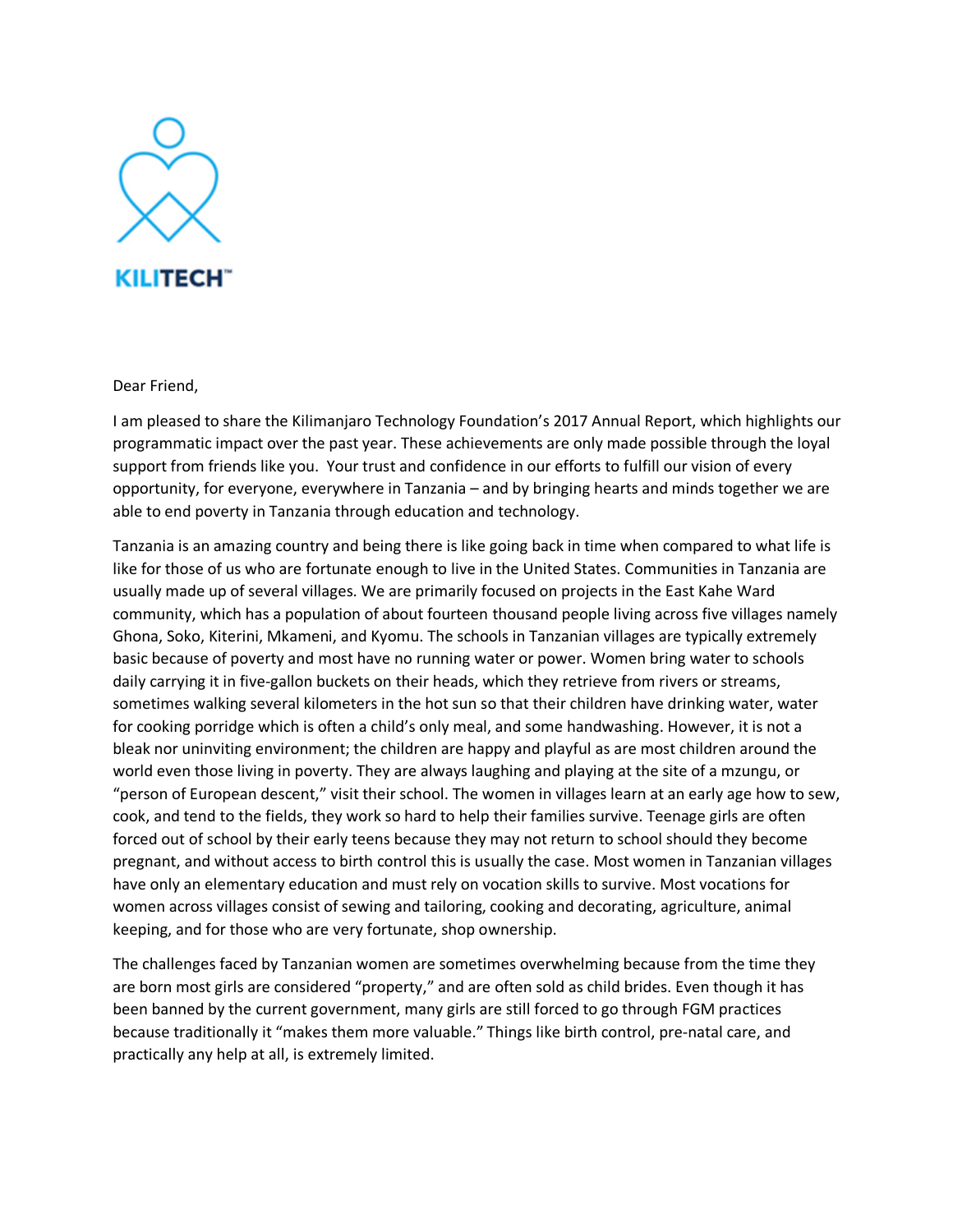This is why Kilimanjaro Technology Foundation exists because we can help, and we make a difference! We focus on bringing water to schools so that children can have safer drinking water and better sanitation, and we help women learn useful vocations, so they can better provide for their families. We have anti-FGM campaigns to educate village leaders and adults so that they learn to protect their young girls and keep them safe rather than consider them property and a burden to let go to the highest bidder. We have also learned that we have to help men in villages too because if we don't help them then they won't let the women attend vocation classes. Thus, we are teaching the men too in beekeeping. It is truly a village experience!

Thank you for celebrating these successes with us. Your dedication and support are so much appreciated, and once again thank you for allowing KiliTech to remain committed to our mission of bringing hearts and minds together to end poverty in Tanzania one village at a time.

Gratefully,

Laurel and Tony Werner, Founders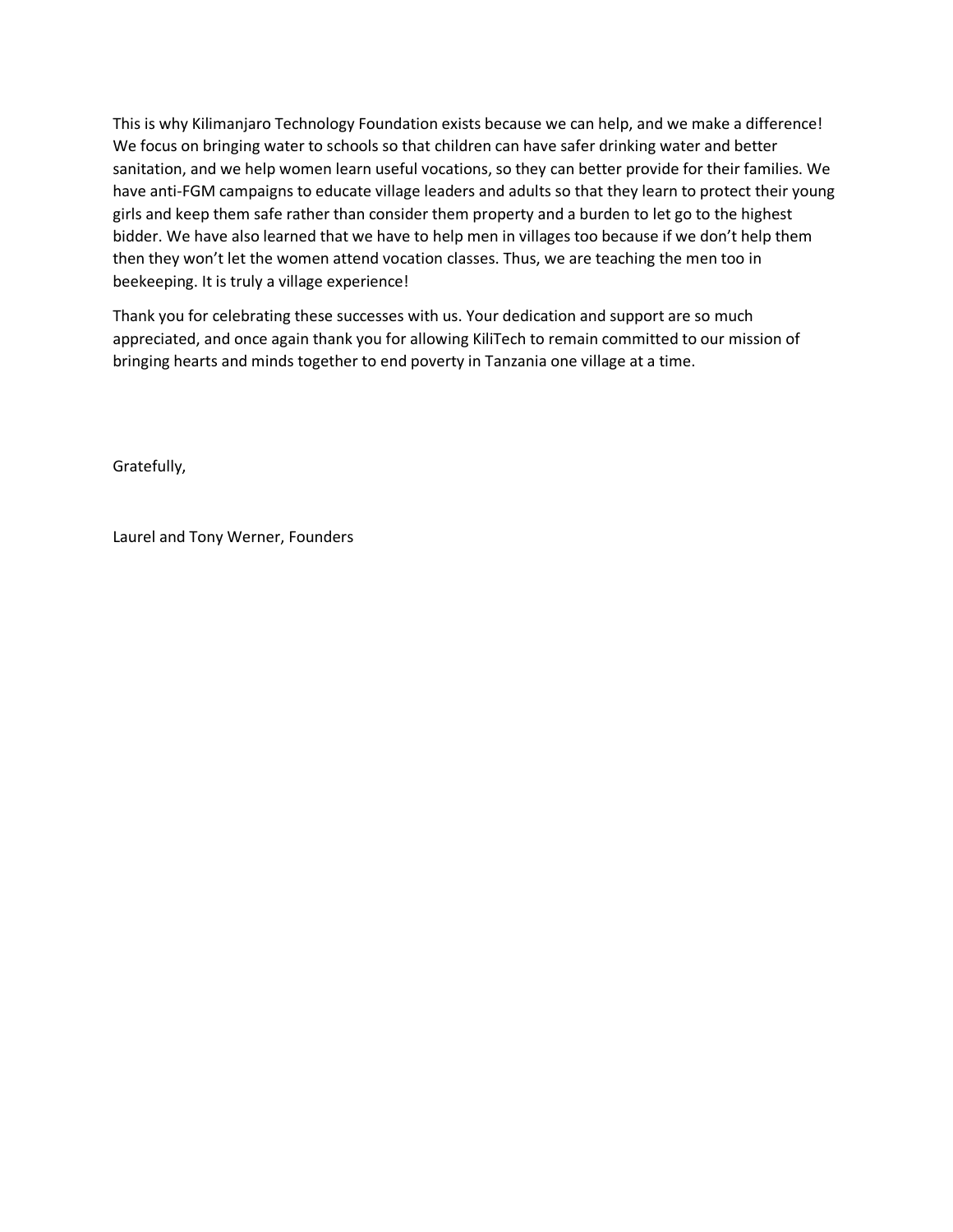# 2017 Activity Report Summary

### Priority area: Kyomu Village, East Kahe Ward

The priorities in 2017 were education and vocational training. We continue to provide vocational training to over one hundred adults who are divided into four vocation groups:

- Nyota Njema Sewing and tailoring
- Maua Decorating and catering
- Mwadu Beekeeping
- Mountain Guides Women guides

Other projects in 2017 included:

- FGM Campaigns across the community Education to prevent female genital mutilation
- Infrastructure development power and water to schools in Soko village
- Maize mill development in Kyomu, with improved production of the mill KiliTech built in 2016

In 2017, he US dollar to Tanzanian shilling conversion averages around \$1 USD = 2,200 TSh

The total amount of donations received and implemented in 2017 for charity work in Tanzania totals: 205,613,119 TSh / \$93,460. Total administrative costs for 2017 = 131,472,490 / \$59,760.

The founders and directors of KiliTech cover all administrative costs and one-hundred percent (100%) of all donations received from partners and supporters go to fund the projects. This has been, and will always be, our practice.

# Project Descriptions

#### **Nyota Njema 2,807,000 TSh / \$1275**

The group consists of fifteen to twenty-five women educated in sewing and tailoring. The project costs this year were in repairing and maintaining the eight sewing machines, additional vocation training and paying the teacher, painting and decorating the sewing office, and in the purchase of sewing materials. The strengths of the group are in sewing uniforms for the hundreds of school children in the community and their excitement to learn their vocation. The group collected 1,700,000 from selling clothers over a period of 10 months. The weaknesses are lack of experience in money management so the funds they receive from the uniforms are not properly used to grow the business. The community is so poor that any income received is needed to feed their families and for healthcare. KiliTech continues to support the group by donating supplies and materials but the group needs a trustworthy local community member to lead the group and help them manage their efforts and business. The greatest achievement is that these women have been able to support their families and make clothes and uniforms for their own families.

#### **Maize Mill Project 2,681,500 / \$1,218**

The maize mill is quite successful in the ward. Ctizens are able to bring their maize corn to the mill for grinding, which is a very important service to the community. The maize mill has been able to grind to total of 75,256 kg in a period of 12 months. Out of the 75,256kg ground, 11,200 kg was given to the poor for free and 600kg of maize meal was given for free to schools making a total of free kilograms to be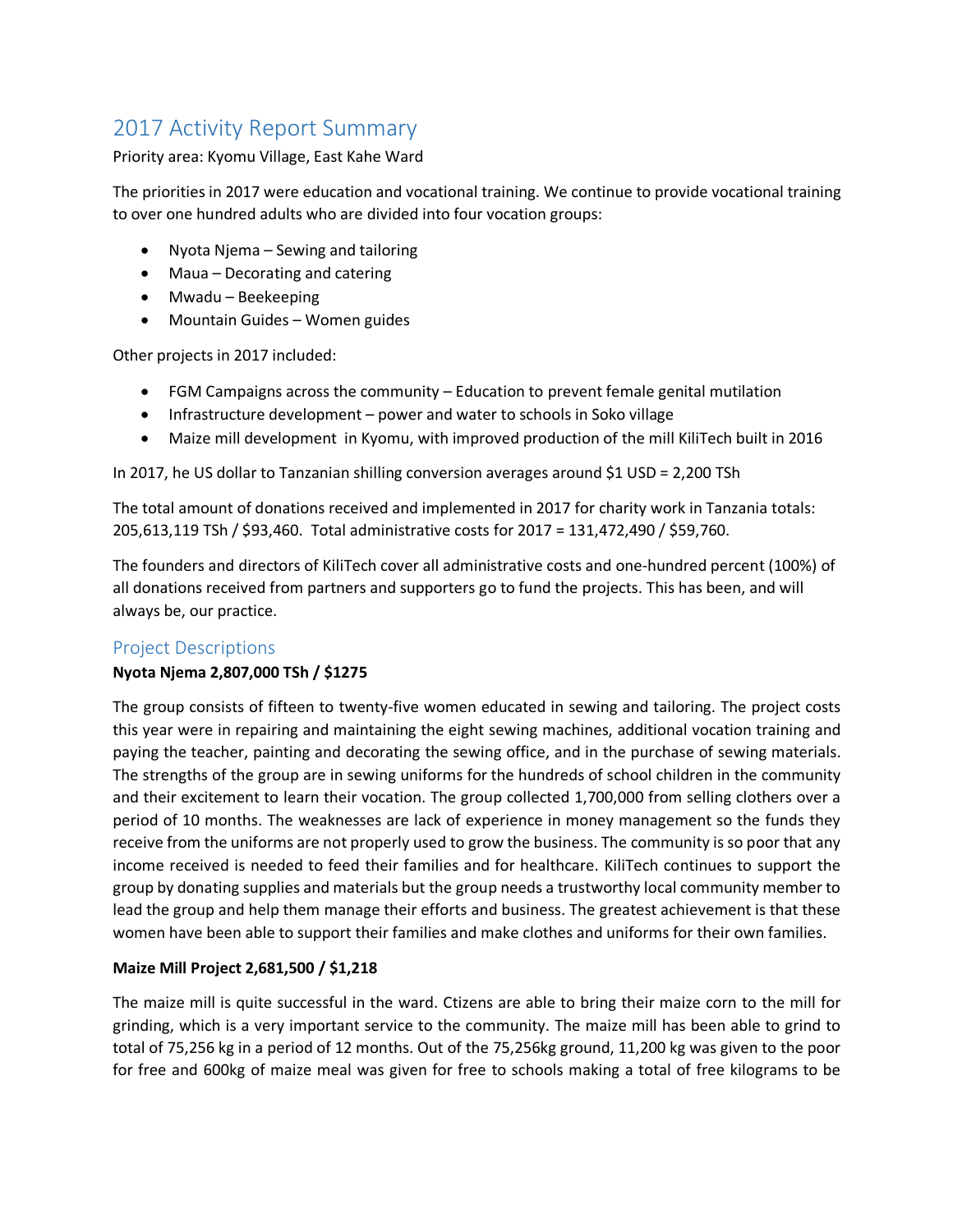11,800kg. However, the expenses remain constant and KiliTech pays for the salaries of the operator at the maize mill and covers the costs of major repairs.

## **Education Projects 17,409,909 / \$7,913**

In 2017 KiliTech paid for leadership, computer classes, English classes, and vocation teacher training for individuals to promote leadership in the village. They were recommended by school teachers or village elders. Individuals incluce Victor Ntibaluka, Adam Joseph, Patric Nyirenda, Tumaini Mtui, and Joyce Patric. These individuals assist in village leadership and to help KiliTech understand more about the community, translate when possible village issues. KiliTech employee, Lydia Maliti, also received education in GIS Mapping and software education. Lydia is KiliTech's GIS specialist and maps and takes aerial photographs of the projects. Lydia mapped the entire East Kahe ward, approximately seventy-two square kilometers. KiliTech mapped all school locations, churches, roads, water sources, village boundaries, and landuse. It is important to understand the resources, features, boundaries, transportation, flood zones, and especially landuse. KiliTech will focus more on providing GIS and mapping services to other NGOs and communities so that officials and charity groups can better understand visually the challenges faced.

#### **Soko School Project 6,300,000 / \$2,863**

Soko school has over three hundred primary school children ranging in ages  $4 - 11$ . The school had no running water and only six pit latrine toilets, which the septic collapsed. Last year we started the repairs and this year the work continued. The kitchen work was also completed so that the cooks have three wood burning fire pits for cooking children's meals replacing the fire ring that had no shelter. The water spigot for the school is working properly and the solar power installed in 2016 is working properly. Food was also provided to Kiterini primary school also in East Kahe Ward. A 100kg of beans and 100kg of maize was sent to the school, as the school had run out of food for the children. Water was laid by pipe over 2 kilometers to bring water to the school. The challenges faced are in finding reliable construction crews to finish the work and finding that materials that are purchased are of poor quality. The school is so remote that it is difficult to manage the momentum for this project.

#### **Majengo Office 4,100,000 / \$1,863**

In 2017 KiliTech was in agreement with the Moshi government to collaborate for the construction of a \$100,000 health center. KiliTech built a small office in the ward so that engineers, officials, and project managers could work together and better coordinate and facilitate the work on the health center. Unfortunately, the government withdrew from the health center project citing that funds were not available, and the budget did not get passed. The office is now used by government officials in the ward and also by KiliTech project managers for meetings and strategy.

#### **FGM Campaign (Female Genital Mutilation) 8,159,970 / \$3,709**

Numerous campaigns across the ward were conducted to educate young and old alike on the effects of female genital mutilation (FGM) practices. This is a custom in many villages where adults cut the genitals of young girls, some as young as one year old, because of the custom that girls are more valuable "cut." By being cut, the belief is women will not be attracted to other men and will be faithful to their husbands.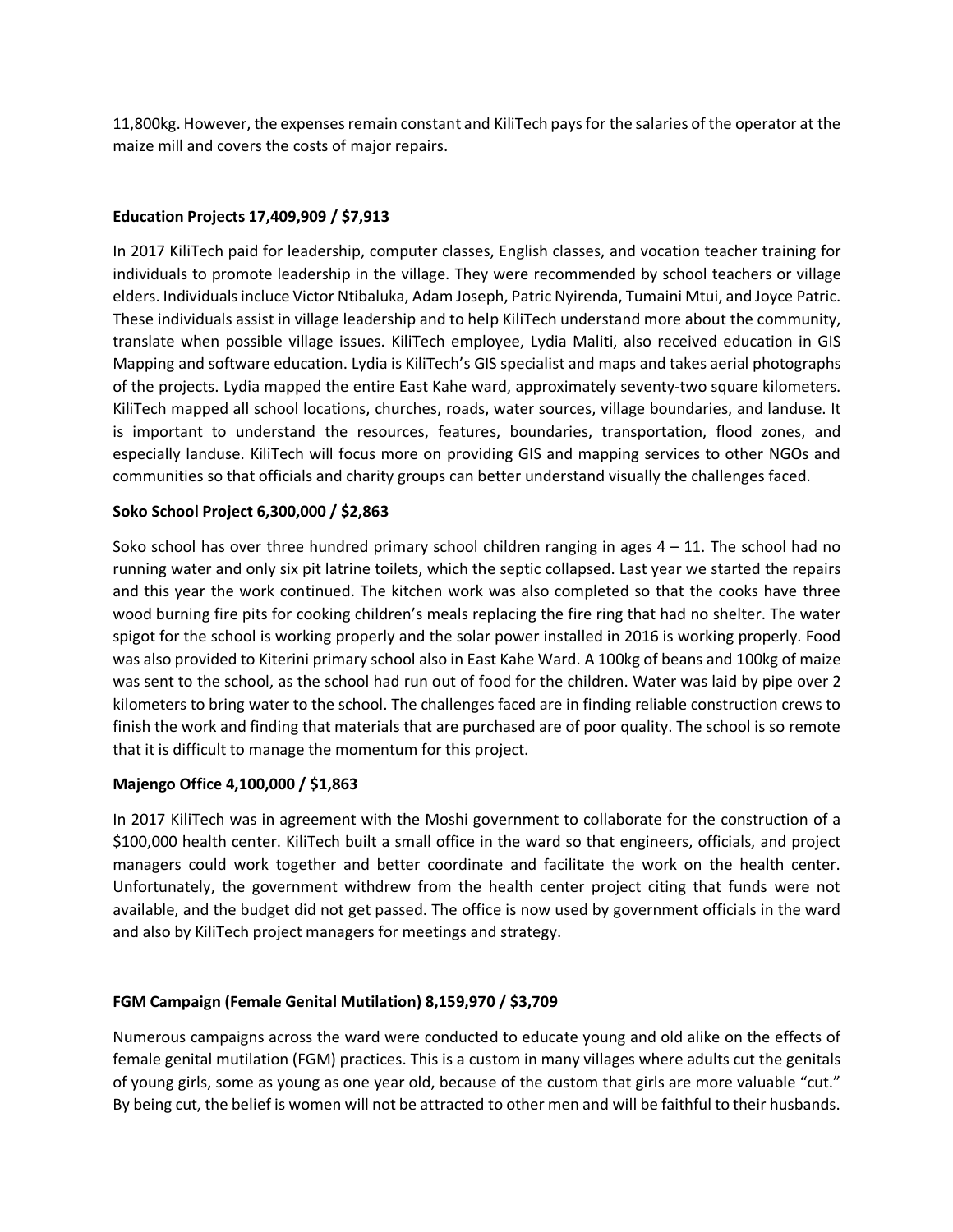Many parents will sell young girls, even younger than ten years old, as child brides. The campaign targeted youth in secondary schools and those that are self-employed like the motorcycle drivers famously known as the bodaboda. It also targeted women who work as "cutters" and village elders. The campaign was conducted by the ward councilor of East Kahe and financed by KiliTech. It started in October 2016 and ran through June 2017. More than 770 people in the ward were educated on the topics of FGM, girl child education, child abuse and family planning. The challenges we face are village elders and many adults condone the practice of FGM and child brides This is a sensitive issue and KiliTech will continue to fund education campaigns but we have to be very sensitive to the politics.

## **Chikima Foundation 2,808,000 / \$1,276**

The Chikima Foundation, run by Freddie Chikima, is located in Mbahe Village on Mt. Kilimanjaro. KiliTech built a school there in 2016 and we continue to pay for school supplies and materials and the teacher's salary.

# **TAREO (Tanzania Rural Empowerment Organization) 10,000,000 / \$4,545**

TAREO runs Moshi Institute of Technology which provides education training to youth, typically ages 17 – 22 in computer training, secretarial school, and IT development. KiliTech purchased and donated ten computers to the school. Previously, the few computers the school had were barely functioning. KiliTech also assisted in installing routers and wifi extenders to the school and greatly improved the functionality of IT instruction and computer education. There are on average seventy-five students, boys and girls, that regularly attend this school

## **Tanzania Women Guide Project 17,009,250 / \$7,731**

This is a flagship program where KiliTech funded the education of ten women through the Wilderness College in Mweka, Tanzania. The ten women attended collage for a three-month certification program and they are now licensed guides on Mt. Kilimanjaro. Previously, there were only four licensed women guides out of over two hundred guides on the mountain and we added ten more women! Nine of the ten women are now employed as guides. The tenth women is getting additional encouragement and training because she is not confident enough yet but we are working with her to get her more experience.

#### **Maua Project 1,760,000 / \$800**

The women's decorating group, Maua, was one of our biggest projects in 2016. The women are doing quite well! This year we purchased for the group a large tent for their event services. The Maua group provide decorating and catering services to the community and nearby villages and many weddings have over three hundred guests! There are over thirty women in this group. Over thrirty women have been empowered to support themselves financially through this program. Maua group has run over twenty events in East Kahe ward making a collection of 3,000,000 (\$1,500) TSH in profit for the group. This group is more business savvy and they use the profits to purchase more equipment such as chaffing dishes, chairs, and catering supplies.

#### **Mwadu Project 1,105,000 / \$502**

The Mwadu group is a group of twenty-two men who are learning beekeeping skills. KiliTech has purchased over twenty Langstroth (modern) hives and sent the men to be trained to become responsible beekeepers. The men are now selling honey to the community and frequently accompany the Maua group